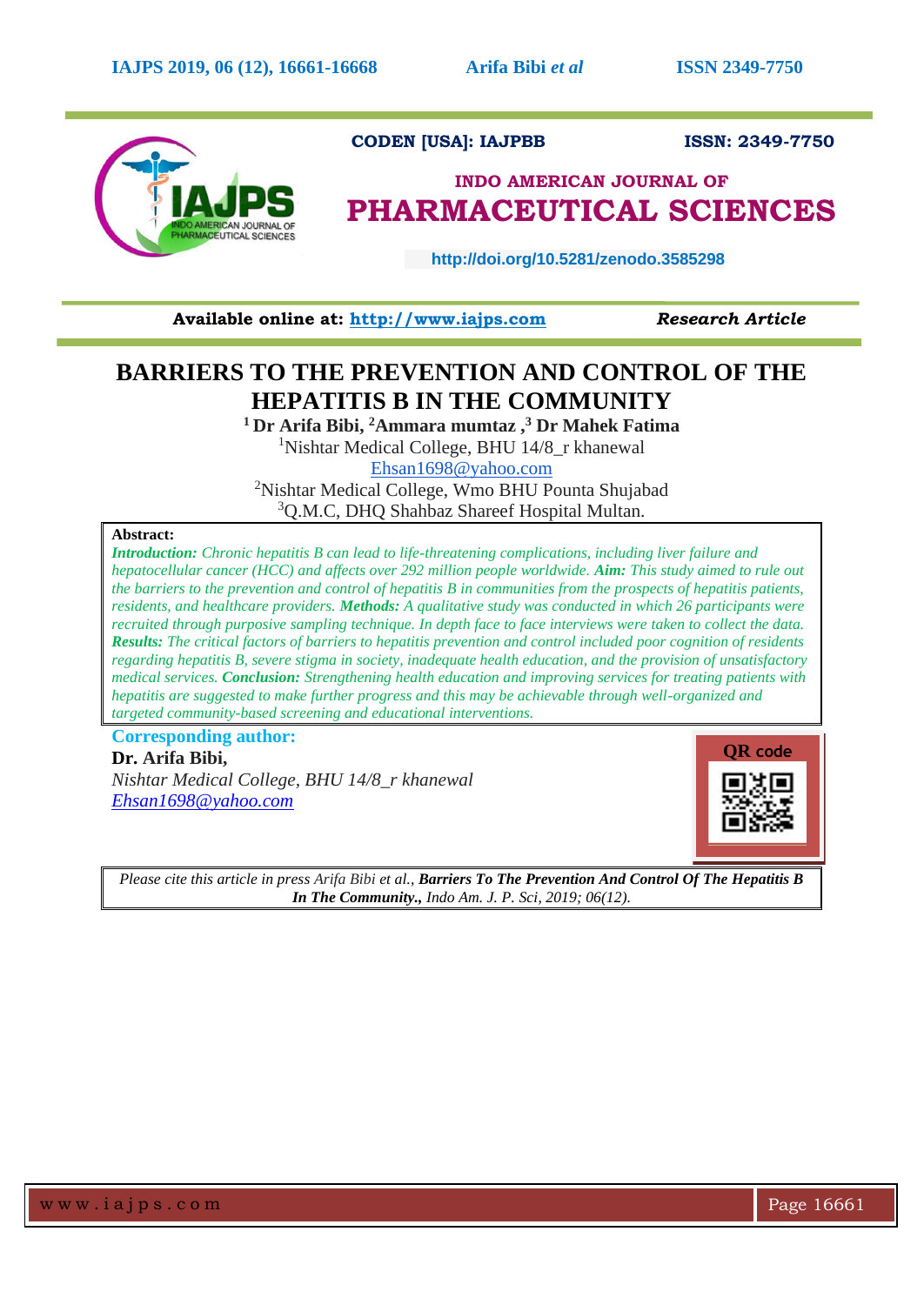# **INTRODUCTION:**

Chronic hepatitis B virus (HBV) infection remains a major global health burden affecting 292 million persons worldwide. (**1**) HBV is a blood borne pathogen, transmitted by percutaneous or per mucosal (e.g., sexual) exposure to infectious blood or body fluids (e.g., semen or saliva). HBV circulates in high titers in the blood and lower titers in other body fluids (e.g., semen, vaginal fluid, or saliva), and is approximately 100 times more infectious than HIV and 10 times more infectious than HCV (**2**).

Approximately 30%--50% of adults at the time of initial infection develops acute hepatitis B and experienced by anorexia, nausea, vomiting, and often jaundice. With age, being highest among young children and infants (30%--90%) and lowest among adolescents and adults (2%--6%) the risk of progression to chronic infection varies. (**3**)

Most of persons with chronic HBV infection are asymptomatic, and one third have no confirmation of liver disease, in spite of high levels of viral replication in hepatocytes (**4**). The remnants have chronic hepatitis (mild, moderate, or severe) that can lead to cirrhosis and HCC. Persons with chronic HBV infection have a 15%--25% lifetime risk of death from chronic liver disease or HCC (**5**). Velocity of continuation to cirrhosis and HCC fluctuate according to age at acquisition of chronic infection; HBeAg status; coinfection with HDV, HIV, HCV; and alcohol abuse (**6**).

Approximately 3,000 deaths in the United States annually are caused by HBV-related liver disease and HCC. In 2015, an estimated 257 million people were chronically infected with hepatitis B virus (HBV) worldwide, and chronic HBV infection was responsible for 887 000 deaths. Most of these deaths are caused by untreated chronic hepatitis infections, resulting in cirrhosis and liver cancer. (**7**)

With 60 million people living with chronic HBV infection and an estimated prevalence of 6.1% in the adult population, Africa is the second most affected region in the world after Asia, a burden that has long been neglected.(**8**)

The prevalence of HBV infection has increased in recent years (**9**). To date, the low coverage of testing and treatment of hepatitis B and C is a substantial gap that must be addressed globally (**10**). At least 60% of liver cancer cases result from the late testing and treatment of HBV and HCV (**11**). In 2015, 9% and 20% of HBV-positive and HCV-positive patients worldwide were aware of their diagnosis, and out of these diagnosed patients, the treatment coverage reached 8% and 7.4%, respectively (**12**). Based on the National Disease Supervision Information Management System of China, the

mean reported occurrence of hepatitis B was 84.3 per 100,000 in China between 2005 and 2010 (**13**). Hepatitis B transmission is preventable through vaccination. To all infants, and people who belong to high risk populations (e.g., healthcare workers; men who have sex with men; commercial sex workers; people in close contact with people with chronic hepatitis B; people in custodial setting; people who inject drugs and people with HIV) should be given Hepatitis vaccination (**14**). Healthcare workers belong to a special group in that, aside from them being at risk of occupational exposure, they may also transmit infections to patients they handle. (**15**)

Infection with hepatitis B has a significant social impact not just from the disease, but from fear, stigma and discrimination. (**16**) A lack of understanding within the community about these infections means that many people think that people with the infections can casually transmit the disease. Many of the extensive public suppose that patients must have done unethical acts to have gotten the virus, unknowing that these infections can be inadvertently transmitted through innocent routes such as polluted shared personal items, contaminated blood products, foul medical devices, during childbirth, and close household contact. (**17**) Hepatitis is one of the cause of a solid economic burden. Apart from the high cost of antiviral treatment, not to mention the treatment for liver failure, cirrhosis, and liver cancer, many people with viral hepatitis suffer from loss of productivity, and are destitute of significant employment (**18**).

The Department Of Labor and Employment (DOLE) Department Advisory No. 05 (Series of 2010), also known as the Guidelines for the Implementation of a Workplace Policy and Program on Hepatitis B, emphasizes that hepatitis B is not spread through usual workplace activities (**16**) and provide for confidentiality and non-discriminatory policy and practices in the workplace. Nonetheless, many patients, even those not from the healthcare profession, prevail to be proclaimed unfit to work based simply on their chronic infection (seropositivity for the hepatitis B surface antigen) and many are contradicted overseas employment (**17**).

Nowadays, access to HBV testing and treatment serves as an important determinant for eliminating hepatitis by 2030. Community health service centres should offer basic services to meet the needs of residents. However, to our understanding, no study has prospected the problems and barriers to the prevention and control of hepatitis B in communities from the outlook of a health system.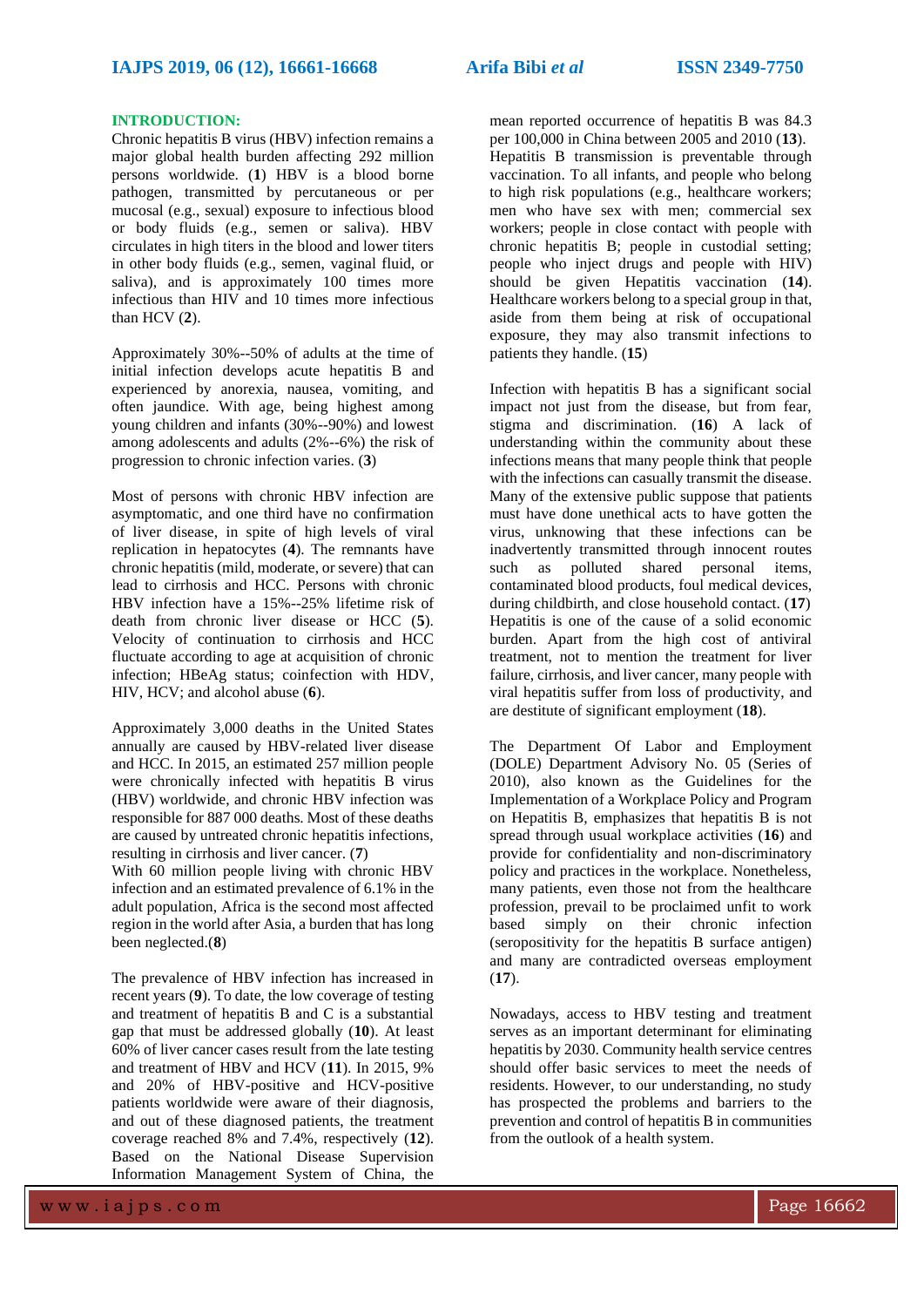This study crowds the academic gap to a definite extent and gives new intuition into delivering successful prevention and control of hepatitis B in communities. In-depth interviews were conducted to collect information on the actual demands, obstacles, and suggestions from the perspectives of healthcare providers, community residents, and patients with hepatitis B.

# **MATERIALS AND METHODS:**

#### **Study Design**

A qualitative study was conducted in the form of indepth interviews with hepatitis patients, community residents, and healthcare providers.

## **Settings and Recruitment**

To reach out to potential participants to be interviewed, we contacted one hospital, two communities, two community health service centres, three Centres for Disease Control (CDC) offices, and two community-based nongovernmental organizations (NGO) that address hepatitis prevention and control-related issues in Lahore. Totally we summoned 26 people, and all settled to attend the interview. Of the ten healthcare providers, six CDC workers were in charge of hepatitis prevention and control programs and have different experience in managing associated programs. All enlisted participants met the participation criteria and informed consent was given to be interviewed. No remuneration was provided for their involvement in the study.

# **Data Collection**

Key questions were formulated according to the demographic information (name, age, occupation, disease, and treatment), and current situation, barriers, and suggestions for hepatitis prevention and control in the community. Before the main study, the questions were piloted, and modifications were made accordingly. One doctor from the community health service centre, one community resident, and one patient with hepatitis B were interviewed before the main interview. All the piloted interviewees were not included in the formal investigation.

Two trained and experienced interviewers conducted the interviews. One male researcher headed the interviews, and the other female researcher recorded the key points. Each interview was conducted in a private and quiet room with only the interviewee and interviewer to guarantee confidentiality. Detailed introductory communication was held to ensure that the interviewer and interviewee gained every detail (objective, content, research method, time, location, profit, and risk) of the interview. The privacy of the participants was maintained and the data obtained were used for research purposes only. All interviews were carried out in the local language and lasted for 20–40 min. Data collection and analysis should continue to a point when additional input from new participants no longer changes the researchers' understanding of the concept, which is the point of data saturation (**18**).In this study, we recruited interviewees strictly in line with the information saturation principle, and we stopped the interviews when there was no more information about the research theme.

# **Data Analysis**

Two investigators read the transcripts repeatedly and highlighted recurring themes. With regard to the themes highlighted in the scripts and topic pilot used in the interviews, a thematic substructure was confirmed after a discussion among the research team members. Later, all transcriptions were imported into MAXqda V12.0 (VERBI Software GmbH, Berlin, and Germany) and coded line-byline according to the thematic framework. The illustrative quotes used for the results. All files were analysed using the grounded theory.

## **RESULTS:**

# **Demographic Characteristics of Interviewees**

Total 26 participants were interviewed, five hepatitis patients, six residents, ten healthcare providers, two community leaders, and three NGO workers. Most of the patients were infected with the CHB virus. The three NGO hired man worked in a community health promotion organization and AIDS prevention and control organization (Table 1).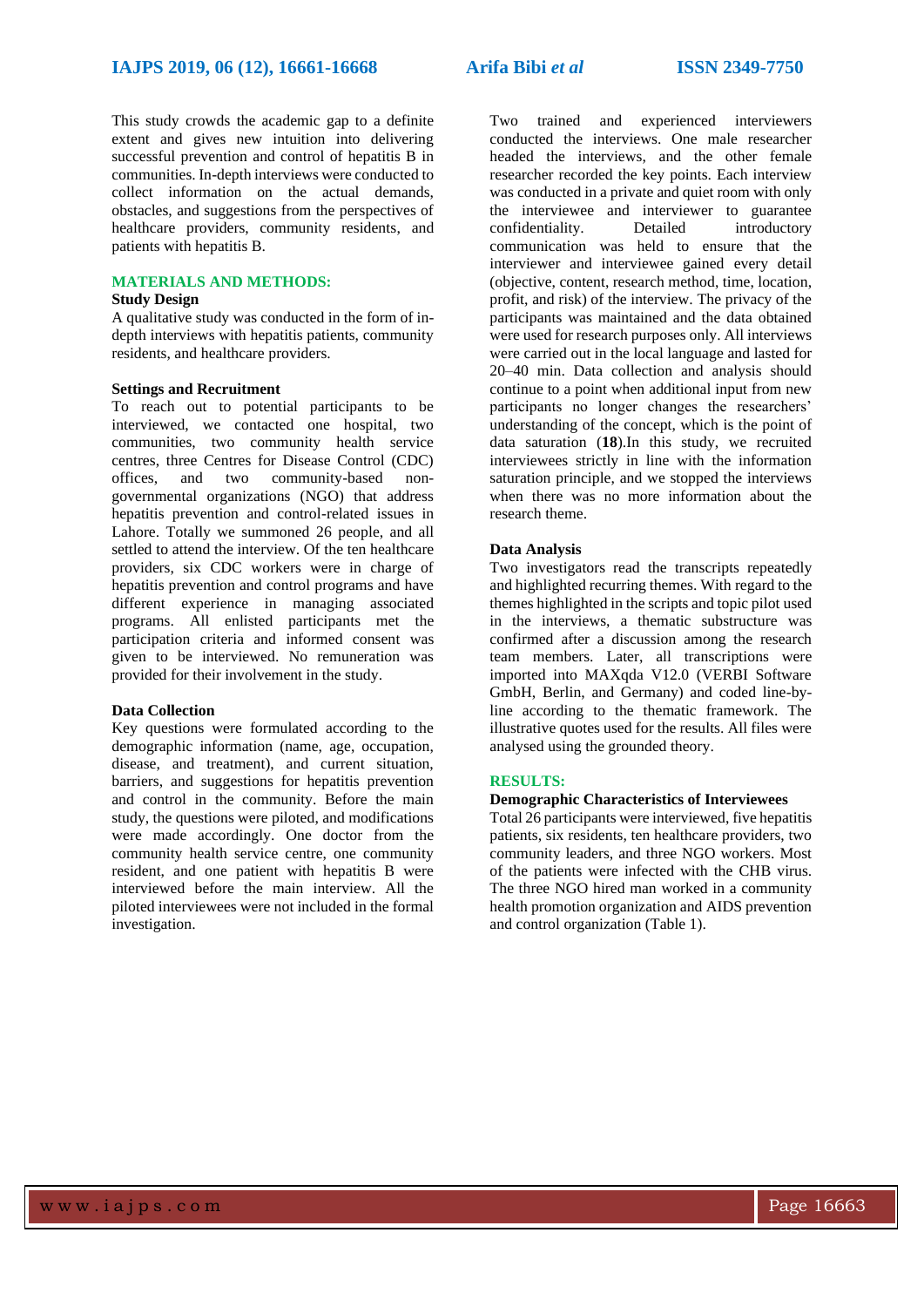# **IAJPS 2019, 06 (12), 16661-16668 Arifa Bibi** *et al* **ISSN 2349-7750**

| <b>THEIR I</b> . The accided indiriging characteristics of the interviewed. |     |        |  |
|-----------------------------------------------------------------------------|-----|--------|--|
| Interviewee                                                                 | Age | Sex    |  |
| Patient-1, Hepatitis C, under treatment                                     | 59  | Male   |  |
| Patient-2, Chronic hepatitis B, under treatment                             | 49  | Male   |  |
| Patient-3, Chronic hepatitis B, under treatment                             | 45  | Female |  |
| Patient-4, Chronic hepatitis B, under treatment                             | 46  | Male   |  |
| Patient-5, Chronic hepatitis B, under treatment                             | 62  | Female |  |
| Resident-1                                                                  | 61  | Female |  |
| Resident-2                                                                  | 57  | Female |  |
| Resident-3                                                                  | 62  | Male   |  |
| Resident-4                                                                  | 80  | Female |  |
| Resident-5                                                                  | 43  | Female |  |
| Resident-6                                                                  | 56  | Female |  |
| CHC-1, Community Health Service Center Manager                              | 33  | Male   |  |
| CHC-2. Community Health Service Center Manager                              |     | Female |  |
| CHC-3, Community Health Service Center worker                               |     | Female |  |
| CHC-4, Doctor from community health service center                          |     | Male   |  |
| Community leader-1, Community manager                                       | 38  | Female |  |
| Community leader-2, Community manager                                       | 54  | Male   |  |
| CDC-1, Infectious Disease Prevention and Control Section                    | 49  | Female |  |
| CDC-2, STD/AIDS Prevention and Control Department                           | 39  | Female |  |

## Table 1. The socio-demographic characteristics of the interviewees

# **Participants' Suggestions to Improve the Prevention and Control of Hepatitis in the Community**

# **Strengthen health education**

Almost all of the interviewees expressed the urgent need to enhance health education in the prevention and control of hepatitis B in the communities. Initially, most of the interviewed patients identified their urgent need for health education related to the prevention and control of hepatitis (see Quote 12 in Table A1).

Additionally, the interviewed inhabitants suggested that the forms of health education should be improved such as online activities (see Quote 13 in Table A1).

Moreover, the community workers showed that the young people should be targeted for health education as most of them acquire higher education and feature exceptional receptivity (see Quote 14 in Table A1).

Many of the community staff interviewed revealed their approval and aid for the work of community health activists who presented a general sense of compassion and decency. The community staff members decided to carry strengthened communication and collaborate with community health activists to take edge of their positive role in enlarging health education and dilating community mobilization (see Quote 15 in Table A1).

## **Improve services for treating patients with hepatitis B**

Two community leaders recommended the advancement of services for treating patients with hepatitis B in community health service centres. First, recruiting some public health professionals and continuing the professional development of inservice medical workers are important to improve the professional level of the medical personnel.

Finally, the routine work of preventing and controlling hepatitis in community health service centres can motivate community health activists, clinical family doctors, and public health doctors and nurses to achieve work efficiency.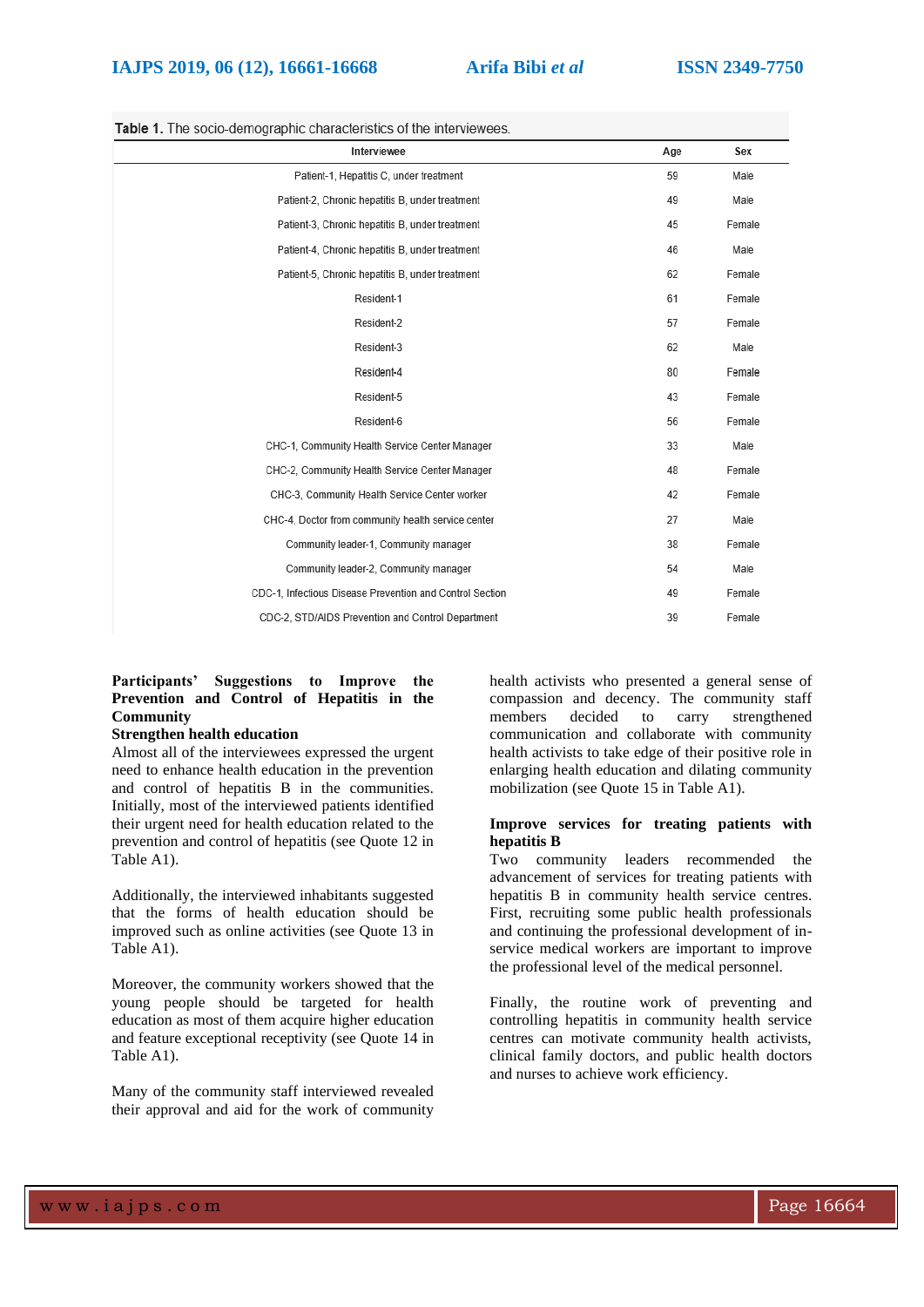Table A1. Related quotes in the results section.

| <b>Key points</b>                                                                                          | Quotes                                                                                                                                                                                                                                                                                                                                                                                                                 |
|------------------------------------------------------------------------------------------------------------|------------------------------------------------------------------------------------------------------------------------------------------------------------------------------------------------------------------------------------------------------------------------------------------------------------------------------------------------------------------------------------------------------------------------|
|                                                                                                            | Quote 1:<br>"I feel confused as to why my parents, who are both over 80, do not suffer from hepatitis B, but my brother and I experience such a condition."<br>(Patient-4)                                                                                                                                                                                                                                             |
| Poor awareness and knowledge of HBV and<br>HCV care among participants and strong<br>stigma in the society | Quote 2:<br>"Honestly, most of the HBV- and HCV-positive populations know little about the diseases; they are unaware of what they should do in a case that<br>they become infected." (Community leader-1)                                                                                                                                                                                                             |
|                                                                                                            | Quote 3:<br>"Actually, we do not concern about hepatitis, instead, we mostly focus on chronic diseases, like hypertension and diabetes, since there are more<br>people ill with chronic diseases compared with hepatitis." (Resident-4)                                                                                                                                                                                |
|                                                                                                            | Quote 4:<br>"Both the common citizens and medical workers possess inadequate common knowledge about hepatitis C. A number of people still confuse<br>hepatitis C with hepatitis B, indicating their need to increase their knowledge about these diseases. Given the limited knowledge of patients with<br>hepatitis B and C, early treatment has always been delayed, resulting in deteriorating conditions." (CDC-2) |
|                                                                                                            | Quote 5:<br>"I was a security guard in a company, but the boss fired me after I was diagnosed with hepatitis B. Afterward, I never found a stable job. Thus, my<br>income is low. Discrimination also arises in the family sometimes. For example, when I eat, some family members become very angry if I use their<br>tableware inadvertently." (Patient-5)                                                           |
|                                                                                                            | Quote 6:<br>"I experienced a situation like this: one resident who was over 50 years old was found to be a hepatitis B carrier in an operation. Since then, he<br>had to eat alone, and his son and daughter-in-law forbade him to hug his grandson, which caused a significant psychological burden to him."<br>$(CHC-1)$                                                                                             |
| Inadequate health education about hepatitis<br>B and C in the community                                    | Quote 7:<br>"In general, little attention is given to viral hepatitis in the community. I receive no relevant health promotional materials, such as leaflets or<br>posters, nor see related display board in the community." (Resident-3)                                                                                                                                                                              |
|                                                                                                            | Activate Winc<br>Quote 8:<br>*Occasionally, the doctors from community health service centers would mention some information about viral hepatitis when coniducting health o<br>education activities on chronic diseases." (Community leader-2)                                                                                                                                                                        |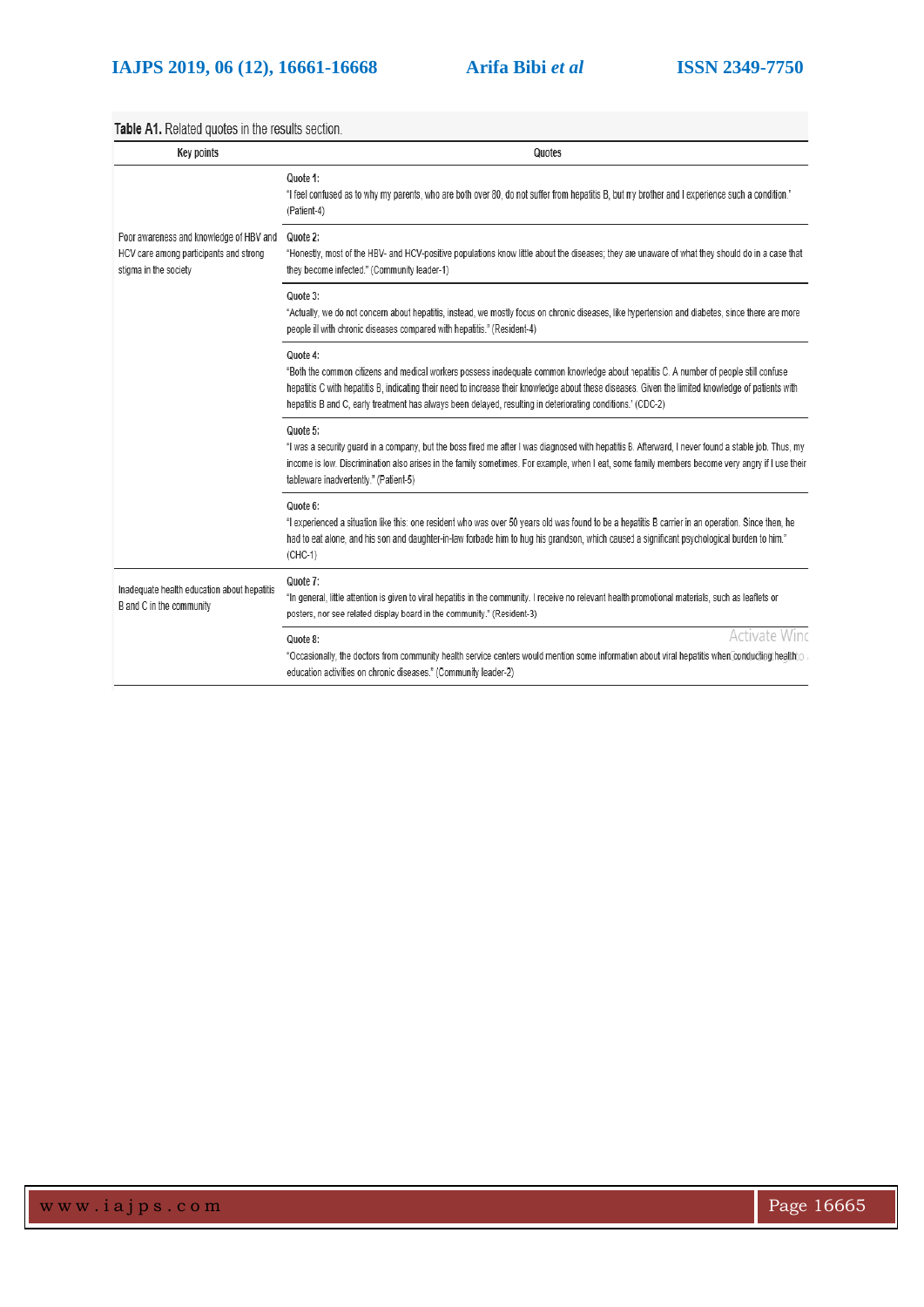| Low-level services currently provided to<br>treat patients with hepatitis B and C | Quote 9:<br>"How to achieve effective bidirectional referral needs more push from the government!" (CHC-1)                                                                                                                                                                                                                           |
|-----------------------------------------------------------------------------------|--------------------------------------------------------------------------------------------------------------------------------------------------------------------------------------------------------------------------------------------------------------------------------------------------------------------------------------|
|                                                                                   | Quote 10:<br>"Usually, we advise hepatitis patients or original residents to disinfect the tableware and pay attention to personal hygiene, but we know nothing<br>about treating patients professionally." (Doctor from community health service center-1)                                                                          |
|                                                                                   | Quote 11:<br>"The antiviral and hepatoprotective drugs are not in the list of basic medicine. As a consequence, hepatitis patients are unable to obtain treatment<br>in community health centers. However, treatment and follow-up of patients in the community health centers are more convenient." (Community<br>leader-2)         |
| Strengthen health education                                                       | Quote 12:<br>"We hope to receive one lesson for us every month. The lessons should tell us what kind of treatment we should get and how or what kind of<br>foods are good for treating the disease. Moreover, the community can occasionally offer medical examinations when conducting health education<br>activities." (Patient-1) |
|                                                                                   | Quote 13:<br>"Participatory activities, such as climbing, and gifts should be organized and prepared as rewards can motivate more residents to join the<br>activities. Otherwise, they will not partake in the activities." (Resident-2)                                                                                             |
|                                                                                   | Quote 14:<br>"I think we should seize the opportunity for schools and enterprises to carry out collective activities, for example, we can process a 20-minute<br>publicity when schools open the parents' meeting or when enterprises initiate staff meetings." (Community leader-1)                                                 |
|                                                                                   | Quote 15:<br>"The community health activists can inform us about health education activities. We will join these activities if available. Community health activists<br>also care about us and relieve our mental burden to a certain extent." (Patient-2)                                                                           |
| Improve services for treating patients with<br>hepatitis B and C                  | Quote 16:<br>"The three-stage prevention of viral hepatitis must be emphasized, for example, hepatitis B examination should be included in health examination<br>items to increase the discovery rate." (CDC-3)                                                                                                                      |

# **DISCUSSION:**

This study identified substantial barriers to the prevention and control of hepatitis B in the community in Lahore. First, the residents showed poor awareness and knowledge about hepatitis B; moreover, social stigma and discrimination against patients with hepatitis B were also observed and the limited health education could not reach the population effectively. Second, the community health service centres faced difficulties in providing professional diagnosis and treatment to hepatitis patients due to the lack of capable professionals and equipment. Furthermore, the bidirectional referrals between the community health service centre and the high level hospitals needs to be significantly consolidated.

Our findings revealed that the residents, patients with hepatitis, and medical staff from community health service centres had limited knowledge and awareness of hepatitis B. Moreover, another crosssectional study that investigated the knowledge and practices relating hepatitis B among healthcare and public health professionals in China also showed the inadequate knowledge of health professionals about HBV (**18**). However, France, as one of the countries with more effective hepatitis care delivery in Europe (**19**), showed adequate knowledge about hepatitis B in the general population (**20**), Nigeria also presented considerable awareness on HBV infection and its transmission among the studied community residents (**21**). There are many factors contributing

to the differences between China and France. Since the early 1990s, and by 2012, the prevention and control of viral hepatitis has been reviewed as a public health priority in France, France had executed a national hepatitis plan of action for several years. (**22**). Subsidized treatment is also an important measure to improve the access of hepatitis patients to health care services. Thus, we recommend that the government should take actions to improve the level of health literacy of the general population, and increase the financial subsidies of treatment for hepatitis patients. Thus, enhancing health education about viral hepatitis in the community is imperative. Almost all participants owned a smartphone with social applications (apps), so given the rapid development of information technology and the popularity of smartphones. We can utilize apps such as WeChat to convey the knowledge of prevention and control of hepatitis B.

A severe social stigma and discrimination against hepatitis B is showed by this study. Varaldo et al. investigated the role of stigma and discrimination in Brazil from the point of view of the patients. They observed that after diagnosis, these diseases affected the patients' life; 24.6%, 23.8%, and 10.1% of patients with hepatitis experienced physical avoidance by their family, being uninvited by friends for events, and being dismissed in their daily lives, respectively (**23**). One study in Australia also revealed that few pieces of research currently address the stigma and/or discrimination in relation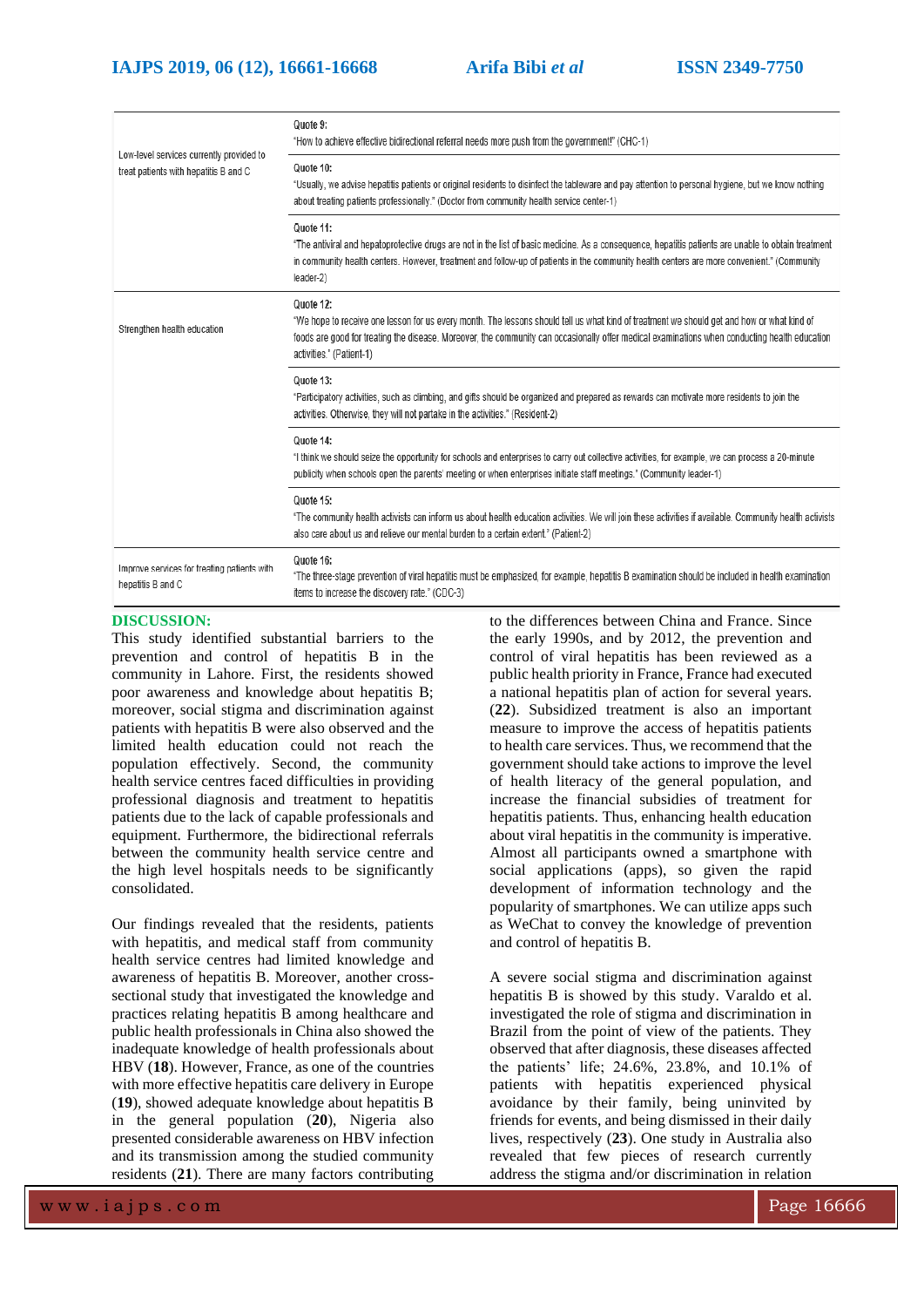to hepatitis B (**24**). Therefore, our future efforts should focus on addressing the stigma and discrimination against hepatitis.

In this study, we observed that poor health service was a serious barrier to the prevention and control of hepatitis B in the community. Broad-scale HBV screening are required for a large proportion of patients with HBV, who are likely to develop severe complications and transmit infection. However, classical virological tests require blood sampling by venepuncture, capacity for cold storage, specific infrastructure, equipment, and personnel training, and are often unaffordable in low- to middle-income countries (**25**). Therefore, it is necessary to examine alternatives to classical HBV virological tests POC tests are small devices that provide qualitative and quantitative determination of viral antibodies and antigens, which has proven to be cost-effective for HBV screening in other countries (**26**). Overall, new testing approaches that facilitate easy and inexpensive access and linkages to care need to be explored and recommended.

Our study has several limitations that must be acknowledged. First, owing to the limited time, manpower, and other resources, a small number of subjects were included. Second, the study was conducted among a limited set of communities, which were purposefully selected to reflect a range of performance levels and geographical regions. Thus, the findings may not be generalizable to other areas of city, but may offer some insights into the current challenges in the prevention and control of hepatitis B in the community.

# **CONCLUSIONS:**

A considerable gap is shown by the study between the urgent demand for effective hepatitis prevention and control measures and the current service given to the residents and patients. Unqualified staff members, poor awareness of the general population, and social discrimination are such barriers and problems which limit the prevention and control of hepatitis in communities. Consequently, comprehensive health services including screening, diagnosis, standardized treatment, and follow-up, should also be given. Expanding health education, reducing stigma in society, and providing supportive policies and funding from the government are also recommended.

#### **REFERENCES:**

- 1. Chakvetadze C, Roussin C, Roux J, et al. Efficacy of hepatitis B serovaccination in newborns of African HBsAg positive mothers. Vaccine 2011;29:2846–9.
- 2. Hannachi N, Bahri O, Mhalla S, et al. Hépatite virale B chez les femmes enceintes tunisiennes : facteurs de risque et intérêt de l'étude de la

réplication virale en cas d'antigène HBe négatif. Pathol Biol 2009;57:e43–7.

- 3. Szmuness W. Recent advances in the study of the epidemiology of hepatitis B. Am J Pathol 1975;81:629–50.
- 4. Parkin DM. The global health burden of infection-associated cancers in the year 2002. Int J Cancer 2006;118:3030–44.
- 5. Hainaut P, Boyle P. Curbing the liver cancer epidemic in Africa. Lancet 2008;371:367–8. 12. WHO. Guidelines for the prevention care and treatment of persons with chronic hepatitis B infection, 2015.
- 6. Lô G, Diouf NN, Sow Sall A, et al. Prévalence de l'antigène de surface du virus de l'hépatite B au laboratoire de l'hôpital militaire de Ouakam entre 2006 et 2010. Médecine Afr Noire 2014:87–93.
- 7. Diop S. Hépatites et Sécurité transfusionnelle au Sénégal. atelier AmBASS du 19 mai 2015;2015.
- 8. Ott JJ, Horn J, Krause G, et al. Time trends of chronic HBV infection over prior decades - A global analysis. J Hepatol 2017;66:48–54.
- 9. Ferrari C, Penna A, Bertoletti A, Valli A, Antoni AD, Giuberti T, et al. Cellular immune response to hepatitis B virus-encoded antigens in acute and chronic hepatitis B virus infection. J Immunol 1990;145:3442-3449.
- 10. Bertoletti A, Kennedy PT. The immune tolerant phase of chronic HBV infection: new perspectives on an old concept. Cell Mol Immunol 2015;12:258-263.
- 11. Tseng TC, Liu CJ, Yang HC, Su TH, Wang CC, Chen CL, et al. High levels of hepatitis B surface antigen increase risk of hepatocellular carcinoma in patients with low HBV load. Gastroenterology 2012;142:1140-1149.e3.
- 12. Cornberg M, Wong VW, Locarnini S, Brunetto M, Janssen HLA, Chan HL. The role of quantitative hepatitis B surface antigen revisited. J Hepatol 2017;66:398-411.
- 13. Fung S, Kwan P, Fabri M, Horban A, Pelemis M, Hann HW, et al. Tenofovir disoproxil fumarate (TDF) vs. emtricitabine (FTC)/TDF in lamivudine resistant hepatitis B: a 5-year randomised study. J Hepatol 2017;66:11-18.
- 14.Marcellin P, Ahn SH, Ma X, Caruntu FA, Tak WY, Elkashab M, et al. Study 149 Investigators. Combination of tenofovir disoproxil fumarate and peginterferon alpha-2a increases loss of hepatitis B surface antigen in patients with chronic hepatitis B. Gastroenterology 2016;150:134-144.e10.
- 15. Liaw YF, Jia JD, Chan HL, Han KH, Tanwandee T, Chuang WL, et al. Shorter durations and lower doses of peginterferon alfa-2a are associated with inferior hepatitis B e antigen seroconversion rates in hepatitis B virus